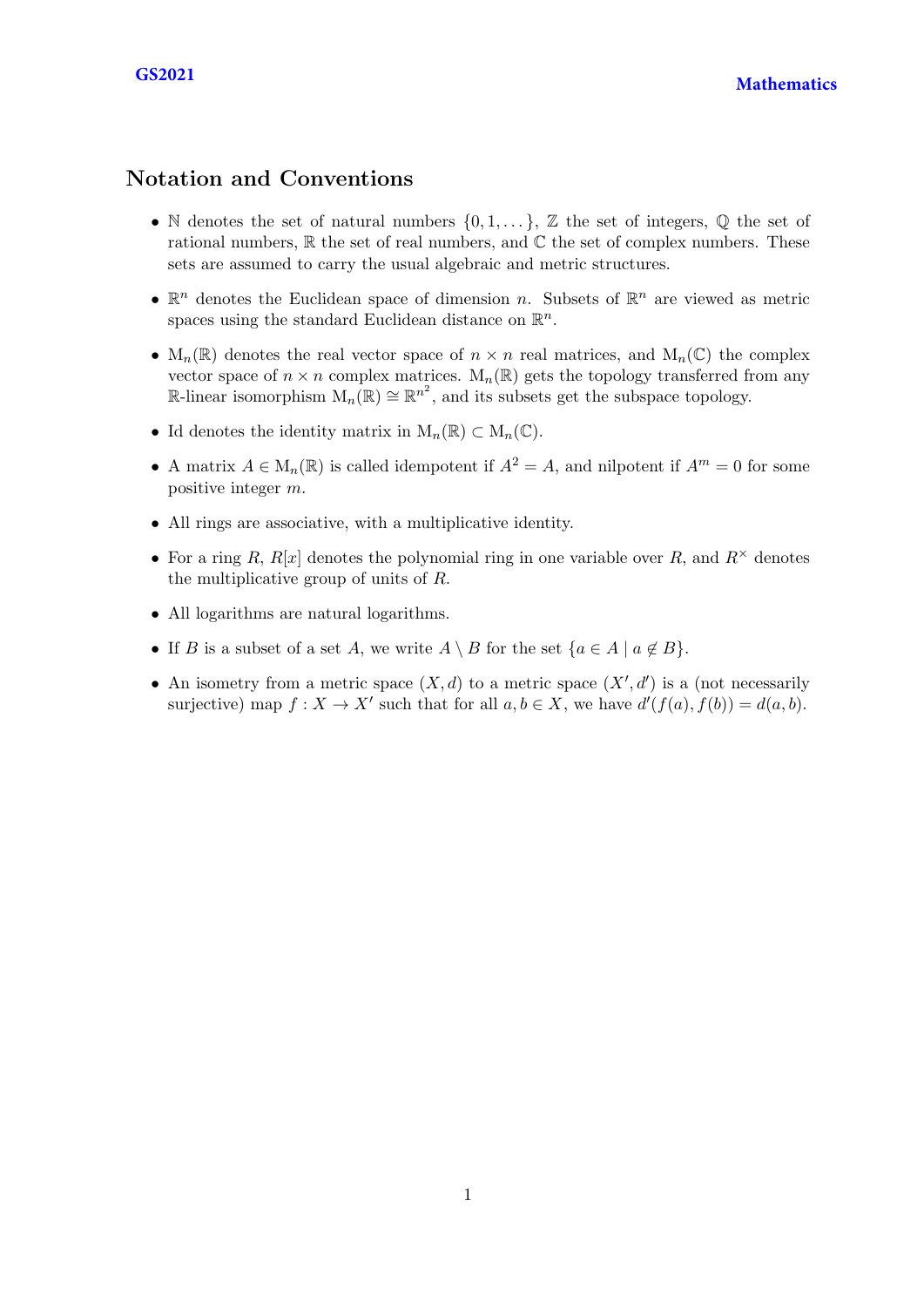## PART A

Answer the following multiple choice questions.

1. For each positive integer  $n$ , let

$$
s_n = \frac{1}{\sqrt{4n^2 - 1^2}} + \frac{1}{\sqrt{4n^2 - 2^2}} + \dots + \frac{1}{\sqrt{4n^2 - n^2}}.
$$

Then  $\lim_{n\to\infty} s_n$  equals

- (a)  $\pi/2$
- $\sqrt{\phantom{0}}$ (b)  $\pi/6$ 
	- (c) 1/2
	- (d)  $\infty$
- 2. The number of bijective maps  $g : \mathbb{N} \to \mathbb{N}$  such that

$$
\sum_{n=1}^\infty \frac{g(n)}{n^2}<\infty
$$

is

- $\sqrt{a}$  0
	- (b) 1
	- (c) 2
	- (d)  $\infty$
- 3. The value of

$$
\lim_{n \to \infty} \prod_{k=2}^{n} \left( 1 - \frac{1}{k^2} \right)
$$

is

 $\checkmark$  (a)  $1/2$ 

- (b) 1
- (c) 1/4
- (d) 0
- 4. The set

$$
S = \{x \in \mathbb{R} \mid x > 0 \text{ and } (1 + x^2) \tan(2x) = x\}
$$

is

- (a) empty
- (b) nonempty but finite
- $\sqrt{\phantom{a}}$  (c) countably infinite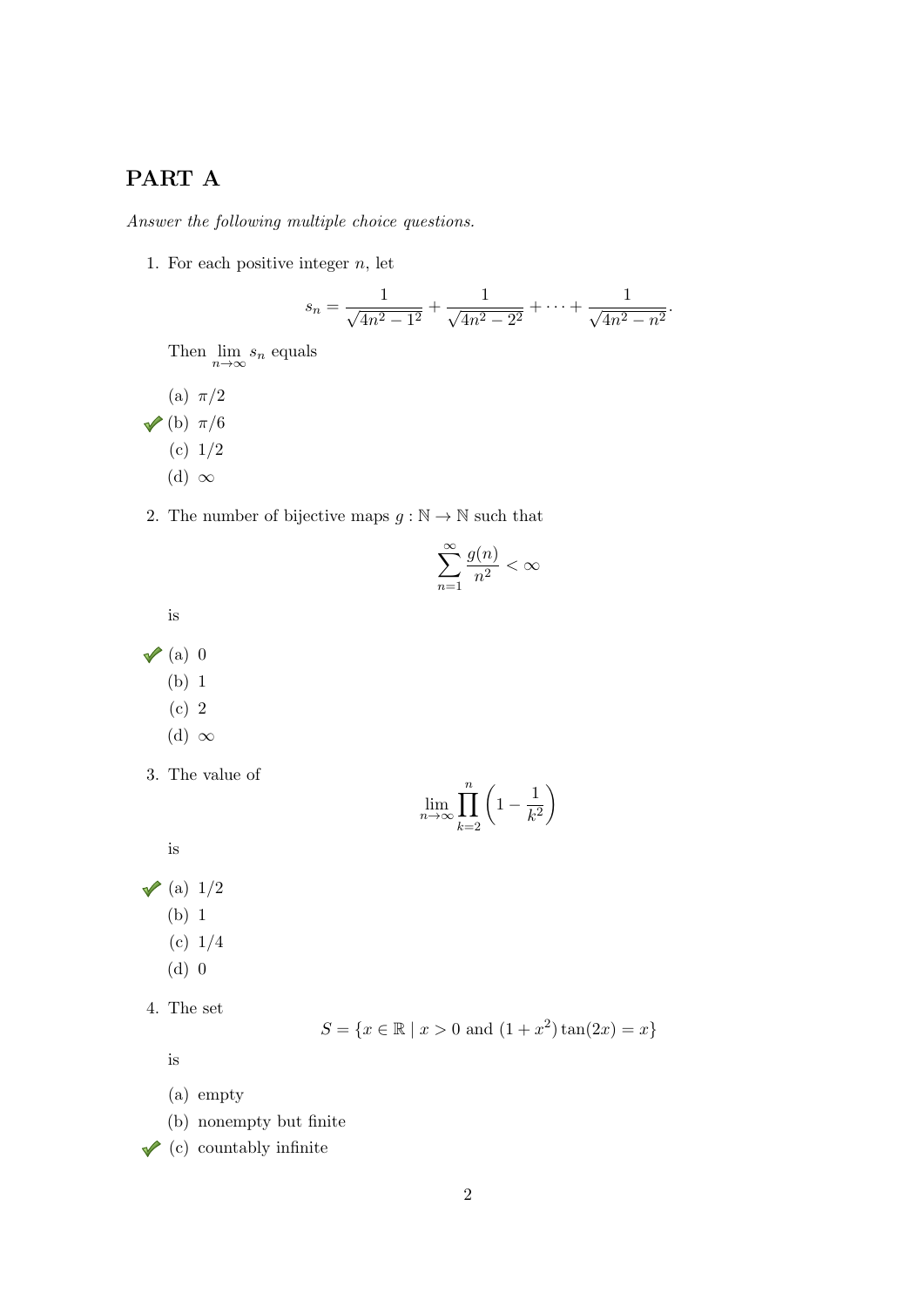(d) uncountable

5. The dimension of the real vector space

 $V = \{f: (-1,1) \to \mathbb{R} \mid f \text{ is infinitely differentiable on } (-1,1) \text{ and } f^{(n)}(0) = 0 \text{ for all } n \geq 0\}$ is

- (a) 0
- (b) 1
- (c) greater than one, but finite
- $\checkmark$  (d) infinite
- 6. For a positive integer n, let  $a_n$  denote the unique positive real root of  $x^n + x^{n-1} + \cdots$  $x - 1 = 0$ . Then
	- (a) the sequence  ${a_n}_{n=1}^{\infty}$  is unbounded

(b) 
$$
\lim_{n \to \infty} a_n = 0
$$

$$
\bigvee \text{(c)} \ \lim_{n \to \infty} a_n = 1/2
$$

- (d)  $\lim_{n\to\infty} a_n$  does not exist
- 7. Let A be the set of all real numbers  $\lambda \in [0,1]$  such that

$$
\lim_{p\to 0}\frac{\log(\lambda 2^p+(1-\lambda)3^p)}{p}=\lambda\log 2+(1-\lambda)\log 3.
$$

Then

(a) 
$$
A = \{0, 1\}
$$
  
\n(b)  $A = \{0, \frac{1}{2}, 1\}$   
\n(c)  $A = \{0, \frac{1}{3}, \frac{1}{2}, \frac{2}{3}, 1\}$   
\n(d)  $A = [0, 1]$ 

- 8. Let  $X \subseteq \mathbb{R}$  be a subset. Let  $\{f_n\}_{n=1}^{\infty}$  be a sequence of functions  $f_n : X \to \mathbb{R}$ , that converges uniformly to a function  $f : X \to \mathbb{R}$ . For each positive integer n, let  $D_n \subseteq X$ denote the set of points at which  $f_n$  is not continuous. Let  $D \subseteq X$  denote the set of points at which  $f$  is not continuous. Which one of the following statements is correct?
	- (a) If each  $D_n$  is finite, then D is finite.
- (b) If each  $D_n$  has at most 7 elements, then D has at most 7 elements.
	- (c) If each  $D_n$  is uncountable, then D is uncountable.
	- (d) None of the other three statements is correct.
- 9. Let  $f : \mathbb{R} \to \mathbb{R}$  be an arbitrary function. Consider the following assertions:
	- (I)  $f$  is continuous.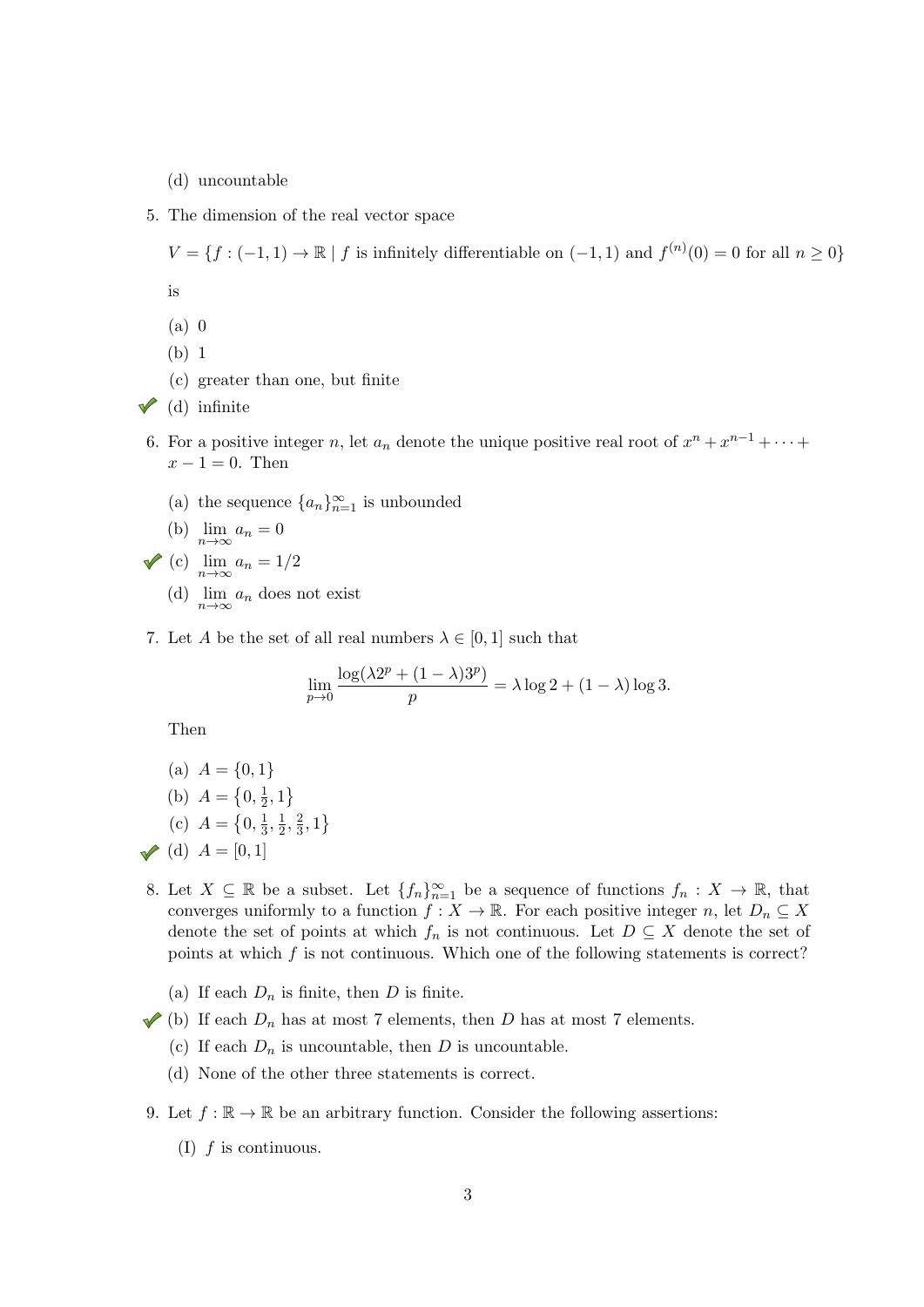(II) The set

$$
Graph(f) = \{(x, f(x)) \in \mathbb{R}^2 \mid x \in \mathbb{R}\}\
$$

is a connected subset of  $\mathbb{R}^2$ .

Which one of the following statements is correct?

- $\blacktriangleright$  (a) (I) implies (II) but (II) does not imply (I).
	- (b) (II) implies (I) but (I) does not imply (II).
	- (c)  $(I)$  implies  $(II)$  and  $(II)$  implies  $(I)$ .
	- (d) (I) does not imply (II), and (II) does not imply (I).
- 10. Let C denote the set of colorings of an  $8 \times 8$  chessboard, where each square is colored either black or white. Let  $\sim$  denote the equivalence relation on C defined as follows: two colorings are equivalent if and only if one of them can be obtained from the other by a rotation of the chessboard. The cardinality of the set  $\mathcal{C}/\sim$  of equivalence classes of elements of  $\mathcal C$  under  $\sim$  is

(a) 
$$
2^{62}
$$

- (b)  $2^{62} + 2^{30} + 2^{15}$
- (c)  $2^{64} 2^{32} + 2^{16}$
- (d)  $2^{63} 2^{31} + 2^{15}$
- 11. What is the number of surjective maps from the set  $\{1, \ldots, 10\}$  to the set  $\{1, 2\}$ ?
	- (a) 90

## $\sqrt{(b)} 1022$

- (c) 98
- (d) 1024
- 12. Let  $V$  be a vector space over a field  $F$ . Consider the following assertions:
	- (I) V is finite dimensional.
	- (II) For every linear transformation  $T: V \to V$ , there exists a nonzero polynomial  $p(x) \in F[x]$  such that  $p(T) : V \to V$  is the zero map.

Which one of the following statements is correct?

- (a)  $(I)$  implies  $(II)$  but  $(II)$  does not imply  $(I)$ .
- (b)  $(II)$  implies  $(I)$  but  $(I)$  does not imply  $(II)$ .
- $\checkmark$  (c) (I) implies (II) and (II) implies (I).
	- (d) (I) does not imply (II), and (II) does not imply (I).
- 13.  $T : \mathbb{C}[x] \to \mathbb{C}[x]$  be the C-linear transformation defined on the complex vector space  $\mathbb{C}[x]$  of one variable complex polynomials by  $Tf(x) = f(x+1)$ . How many eigenvalues does T have?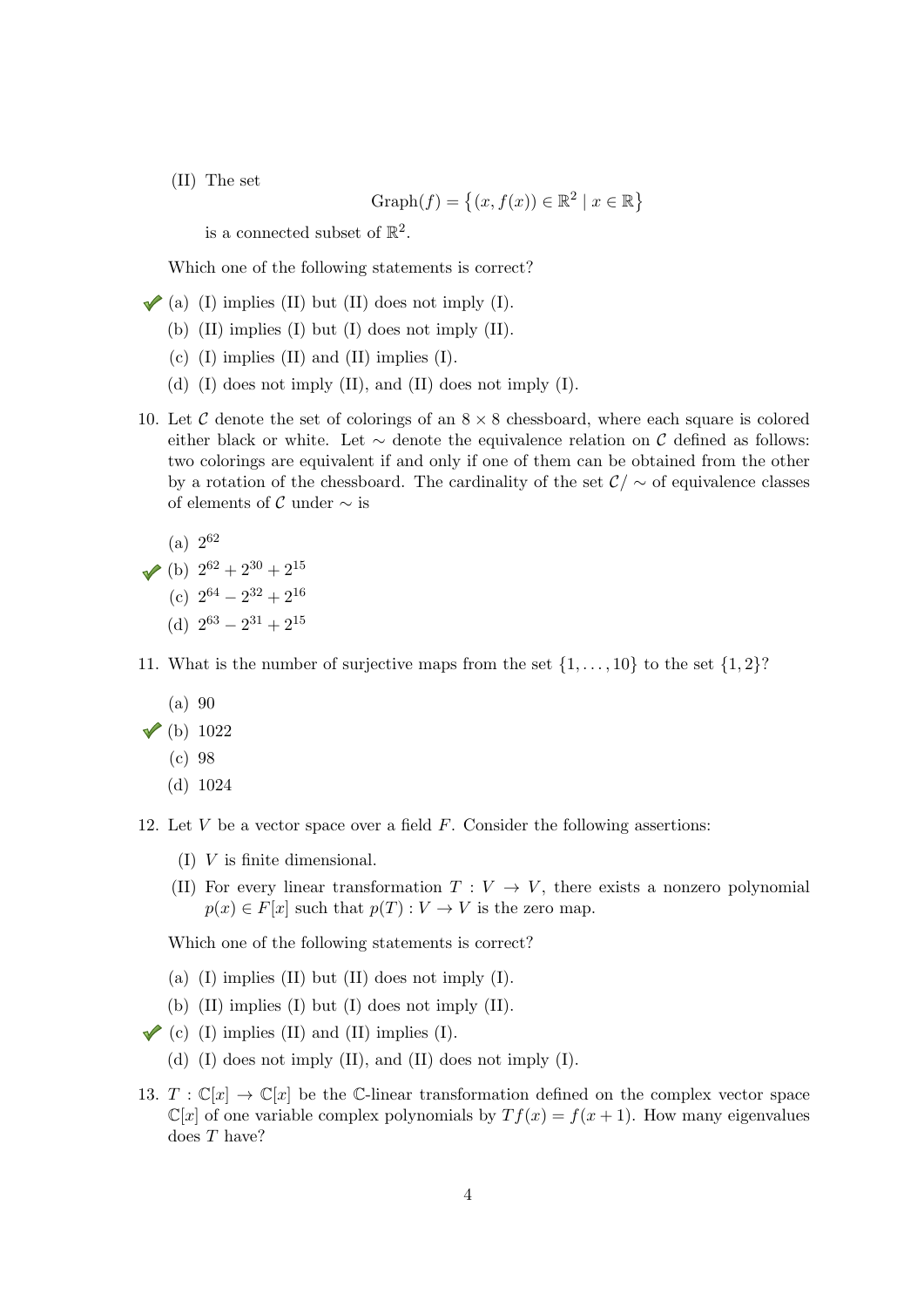$\sqrt{a}$  1

- (b) finite but more than 1
- (c) countably infinite
- (d) uncountable
- 14. Let  $\mathbb{R}^{\mathbb{N}}$  denote the real vector space of sequences  $(x_0, x_1, x_2, \dots)$  of real numbers. Define a linear transformation  $T: \mathbb{R}^{\mathbb{N}} \to \mathbb{R}^{\mathbb{N}}$  by

 $(x_0, x_1, \ldots) \mapsto (x_0 + x_1, x_1 + x_2, \ldots).$ 

Which one of the following statements is correct?

- (a) The kernel of  $T$  is infinite dimensional.
- $\blacktriangleright$  (b) The image of T is infinite dimensional.
	- (c) The quotient vector space  $\mathbb{R}^{\mathbb{N}}/T(\mathbb{R}^{\mathbb{N}})$  is infinite dimensional.
	- (d) None of the other three statements is correct.
- 15. Which one of the following statements is correct?
	- (a) There exists a  $\mathbb{C}\text{-linear isomorphism } \mathbb{C}^2 \to \mathbb{C}.$
	- (b) There exists no C-linear isomorphism  $\mathbb{C}^2 \to \mathbb{C}$ , but there exists an R-linear isomorphism  $\mathbb{C}^2 \to \mathbb{C}$ .
- (c) There exists no R-linear isomorphism  $\mathbb{C}^2 \to \mathbb{C}$ , but there exists a Q-linear isomorphism  $\mathbb{C}^2 \to \mathbb{C}$ .
	- (d) None of the other three statements is correct.
- 16. The matrix

$$
\begin{pmatrix} 4 & -3 & -3 \ 3 & -2 & -3 \ -1 & 1 & 2 \end{pmatrix}
$$

is

 $\checkmark$  (a) diagonalizable

- (b) nilpotent
- (c) idempotent
- (d) none of the other three options
- 17. Which of the following is a necessary and sufficient condition for two real  $3 \times 3$  matrices A and B to be similar (i.e.,  $PAP^{-1} = B$  for an invertible real  $3 \times 3$  matrix P)?
	- (a) They have the same characteristic polynomial.
	- (b) They have the same minimal polynomial.
- $\checkmark$  (c) They have the same minimal and characteristic polynomials.
	- (d) None of the other three conditions.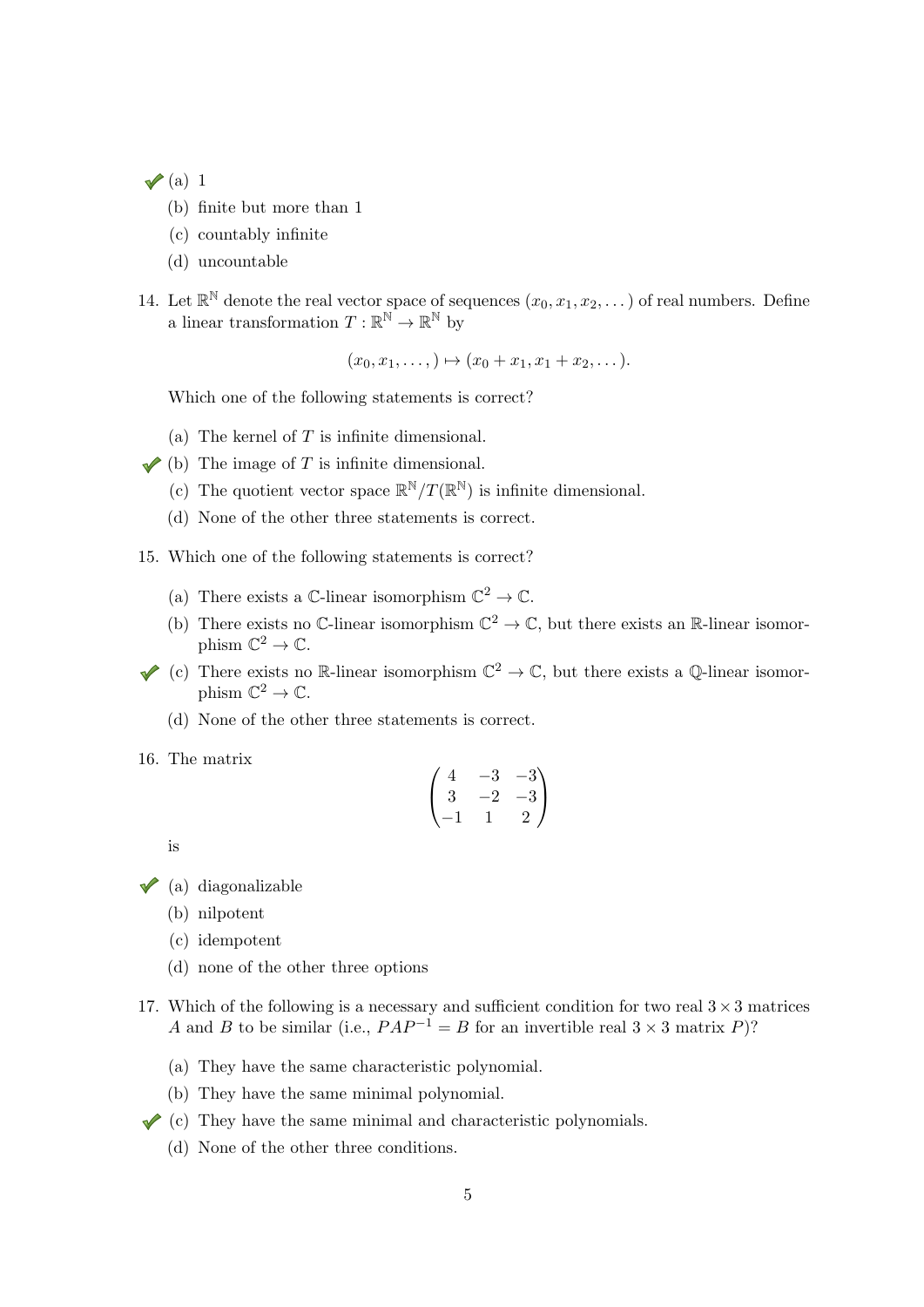18. Consider the following two subgroups A, B of the group  $\mathbb{Q}[x]$  of one variable rational polynomials under addition:

 $A = \{p(x) \in \mathbb{Z}[x] \mid p \text{ has degree at most } 2\},\$ and

 $B = \{p(x) \in \mathbb{Q}[x] \mid p \text{ has degree at most } 2, \text{ and } p(\mathbb{Z}) \subseteq \mathbb{Z}\}.$ 

Then the index  $[B : A]$  of A in B equals

(a) 1

 $\sqrt{\left( b\right) 2}$ 

- (c) 4
- (d) none of the other three options
- 19. Let G be any finite group of order 2021. For which of the following positive integers  $m$ is the map  $G \to G$ , given by  $g \mapsto g^m$ , a bijection?
	- (a) 43
- $\sqrt{b}$  45
	- (c) 47
	- (d) none of the other three options
- 20. How many subgroups does  $(\mathbb{Z}/13\mathbb{Z}) \times (\mathbb{Z}/13\mathbb{Z})$  have?
	- (a) 13
- $\checkmark$  (b) 16
	- (c) 4
	- (d) 25

## PART B

Answer whether the following statements are True or False.

1. Let  $f_n : [0,1] \to \mathbb{R}$  be a continuous function for each positive integer n. If **F**

$$
\lim_{n \to \infty} \int_0^1 f_n(x)^2 dx = 0,
$$

then

$$
\lim_{n \to \infty} f_n\left(\frac{1}{2}\right) = 0.
$$

- 2. Let  $(X, d)$  be an infinite compact metric space. Then there exists no function f:  $X \to X$ , continuous or otherwise, with the property that  $d(f(x), f(y)) > d(x, y)$  for all  $x \neq y$ . **T**
- 3. Every infinite closed subset of  $\mathbb{R}^n$  is the closure of a countable set. **T**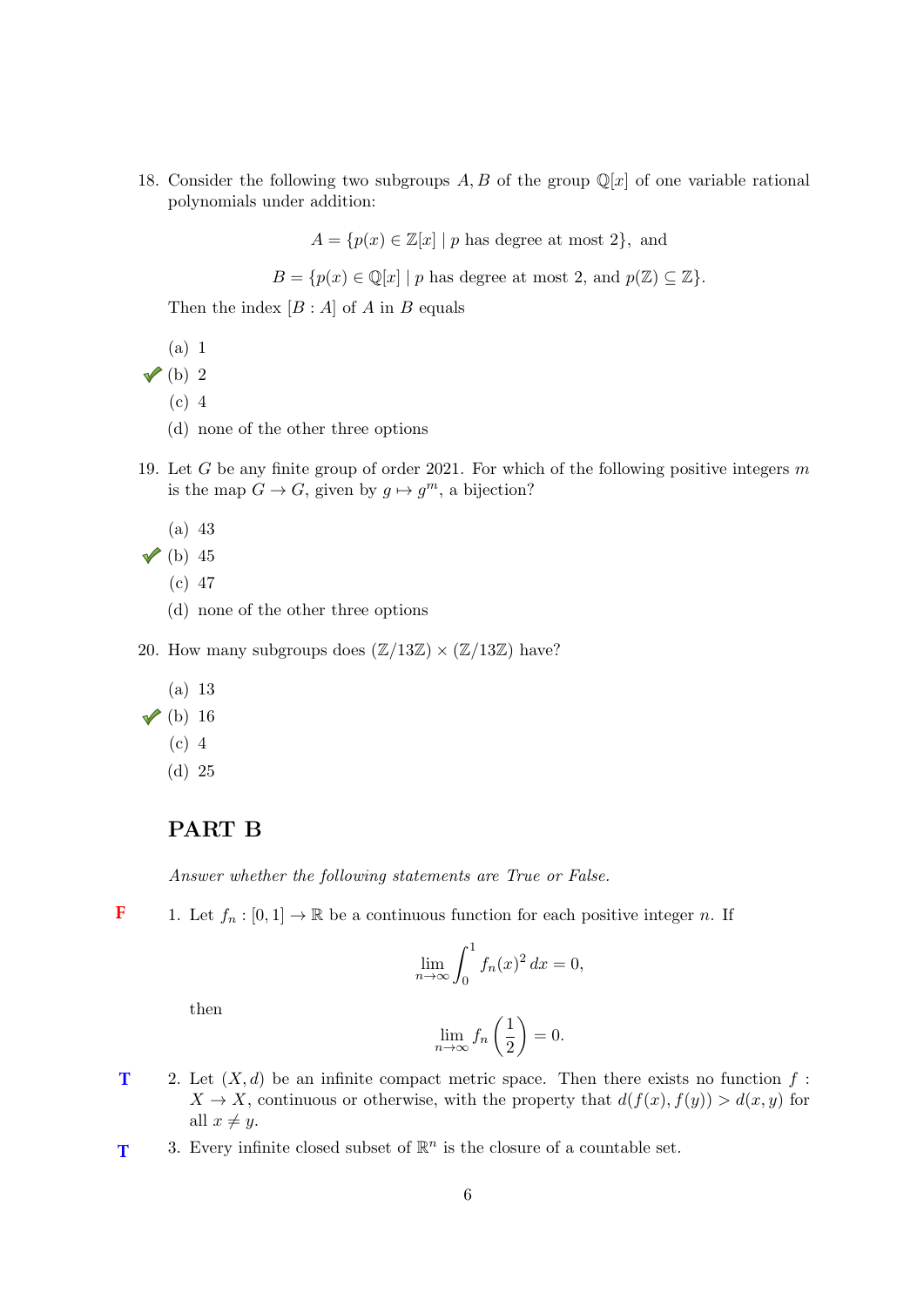- 4. If X is a compact metric space, there exists a surjective (not necessarily continuous) function  $\mathbb{R} \to X$ . **T**
- 5. If X is a compact metric space, then every isometry  $f: X \to X$  is surjective. **T**
- 6. Define a metric on the set of finite subsets of  $\mathbb Z$  as follows: **F**

 $d(A, B) =$  the cardinality of  $(A \cup B \setminus (A \cap B)).$ 

The resulting metric space admits an isometry into  $\mathbb{R}^n$ , for some positive integer n.

7. There exists a continuous function **F**

$$
f : [0,1] \to \{ A \in M_2(\mathbb{R}) \mid A^2 = A \}
$$

such that  $f(0) = 0$  and  $f(1) = Id$ .

- 8. Let  $f : [0,1] \to \mathbb{R}$  be a monotone increasing (not necessarily continuous) function such that  $f(0) > 0$  and  $f(1) < 1$ . Then there exists  $x \in [0, 1]$  such that  $f(x) = x$ . **T**
- 9. The set **F**

$$
\{(x, y) \in \mathbb{N} \times \mathbb{N} \mid x^y \text{ divides } y^x, x \neq y, xy \neq 0, x \neq 1\}
$$

is finite.

- 10. Suppose a line segment of a fixed length L is given. It is possible to construct a triangle of perimeter L, whose angles are  $105^{\circ}, 45^{\circ}$  and  $30^{\circ}$ , using only a straight edge and a compass. **T**
- 11. The real vector space  $M_n(\mathbb{R})$  cannot be spanned by nilpotent matrices, for any positive integer n. **T**
- 12. Let  $S \subseteq M_n(\mathbb{R})$  be a nonempty finite set closed under matrix multiplication. Then there exists  $A \in S$  such that the trace of A is an integer. **T**
- 13. Given a linear transformation  $T: \mathbb{Q}^4 \to \mathbb{Q}^4$ , there exists a nonzero proper subspace V of  $\mathbb{Q}^4$  such that  $T(V) \subseteq V$ . **F**
- 14. If G is a finite group such that the group  $Aut(G)$  of automorphisms of G is cyclic, then  $G$  is abelian. **T**
- 15. There exists a countable group having uncountably many subgroups. **T**
- 16. There exists a nonzero ideal  $I \subseteq \mathbb{Z}[i]$  such that the quotient ring  $\mathbb{Z}[i]/I$  is infinite (here *i* is a square root of  $-1$  in  $\mathbb{C}$ ). **F**
- 17. There exists an injective ring homomorphism from the ring  $\mathbb{Q}[x, y]/(x^2 y^2)$  into the ring  $\mathbb{Q}[x, y]/(x - y^2)$ . **F**
- 18. The set **F**

 ${n \in \mathbb{N} \mid n \text{ divides } a^3 - 1, \text{ for all integers } a \text{ such that } \gcd(a, n) = 1}$ 

is infinite.

19. The set of polynomials in the ring  $\mathbb{Z}[x]$ , the sum of whose coefficients is zero, forms an ideal of the ring  $\mathbb{Z}[x]$ . **T**